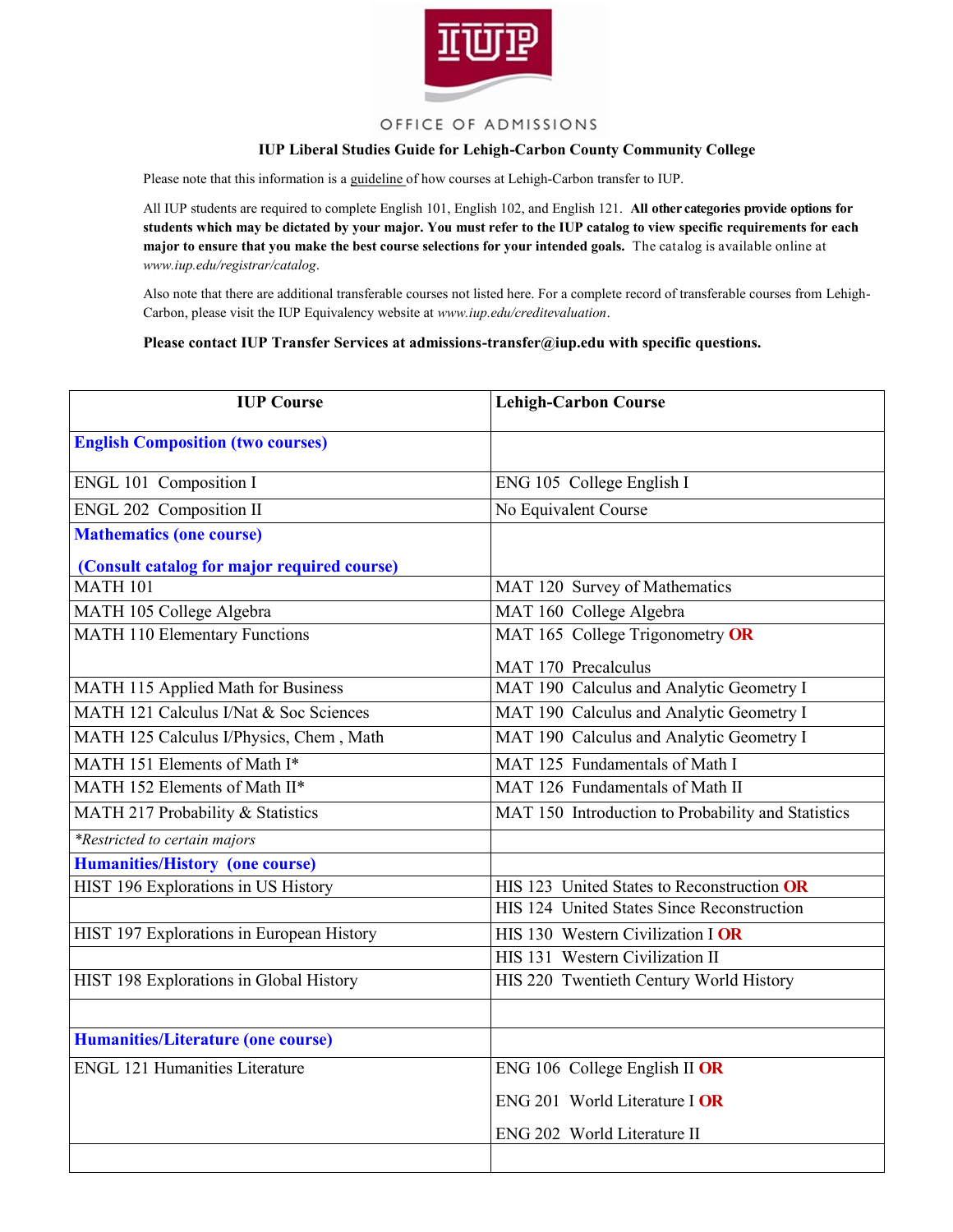| <b>IUP Course</b>                                                                  | <b>Lehigh-Carbon Course</b>                             |
|------------------------------------------------------------------------------------|---------------------------------------------------------|
| <b>Humanities/Philosophy or Religious Studies</b><br>(one course)                  |                                                         |
| PHIL 101 Inf. Logic: Meth. of Critical Thinking                                    | PHI 203 Introductory Logic                              |
| PHIL 100 Introduction to Philosophy                                                | PHI 201 Introduction to Philosophy                      |
| PHIL 122 Contemporary Moral Issues                                                 | PHI 205 Introduction to Ethics                          |
| RLST 110 World Religions                                                           | REL 201 Comparative Religion                            |
| <b>Fine Arts (one course)</b>                                                      |                                                         |
| ARHI 101 Intro to Art                                                              | ARTS 101 Intro to Art                                   |
| MUHI 101 Intro to Music                                                            | MUSC 101 Intro to Music                                 |
| THTR 101 Intro to Theater                                                          | ARTS 112 Intro to Theater                               |
| <b>Natural Science Lab Courses</b><br>(Consult catalog for major required courses) |                                                         |
| BIOL 103 Life on Earth                                                             | BIO 101 Introductory Biology OR                         |
|                                                                                    | BIO 105 Fundamentals of Biology OR                      |
| BIOL 104 How the Human Body Works                                                  | BIO 111 General Biology II<br>BIO 110 General Biology I |
| CHEM 101 College Chemistry I                                                       | CHE 105 Fundamentals of Chemistry                       |
| CHEM 102 College Chemistry II                                                      | CHE 106 Physiological Chemistry                         |
| CHEM 111 General Chemistry I                                                       | CHE 111 General Chemistry I                             |
| CHEM 112 General Chemistry II                                                      | CHE 112 General Chemistry II                            |
| PHYS 111/121 Physics I with lab                                                    | PHY 201 Introduction to Physics I                       |
| PHYS 112/122 Physics II with lab                                                   | PHY 202 Introduction to Physics II                      |
| PHYS 131/141 Physics I with lab (Calculus)                                         | PHY 210 General Physics I                               |
|                                                                                    |                                                         |
| <b>Natural Science Non-lab Courses</b>                                             |                                                         |
| (Consult catalog for major required course)                                        |                                                         |
|                                                                                    |                                                         |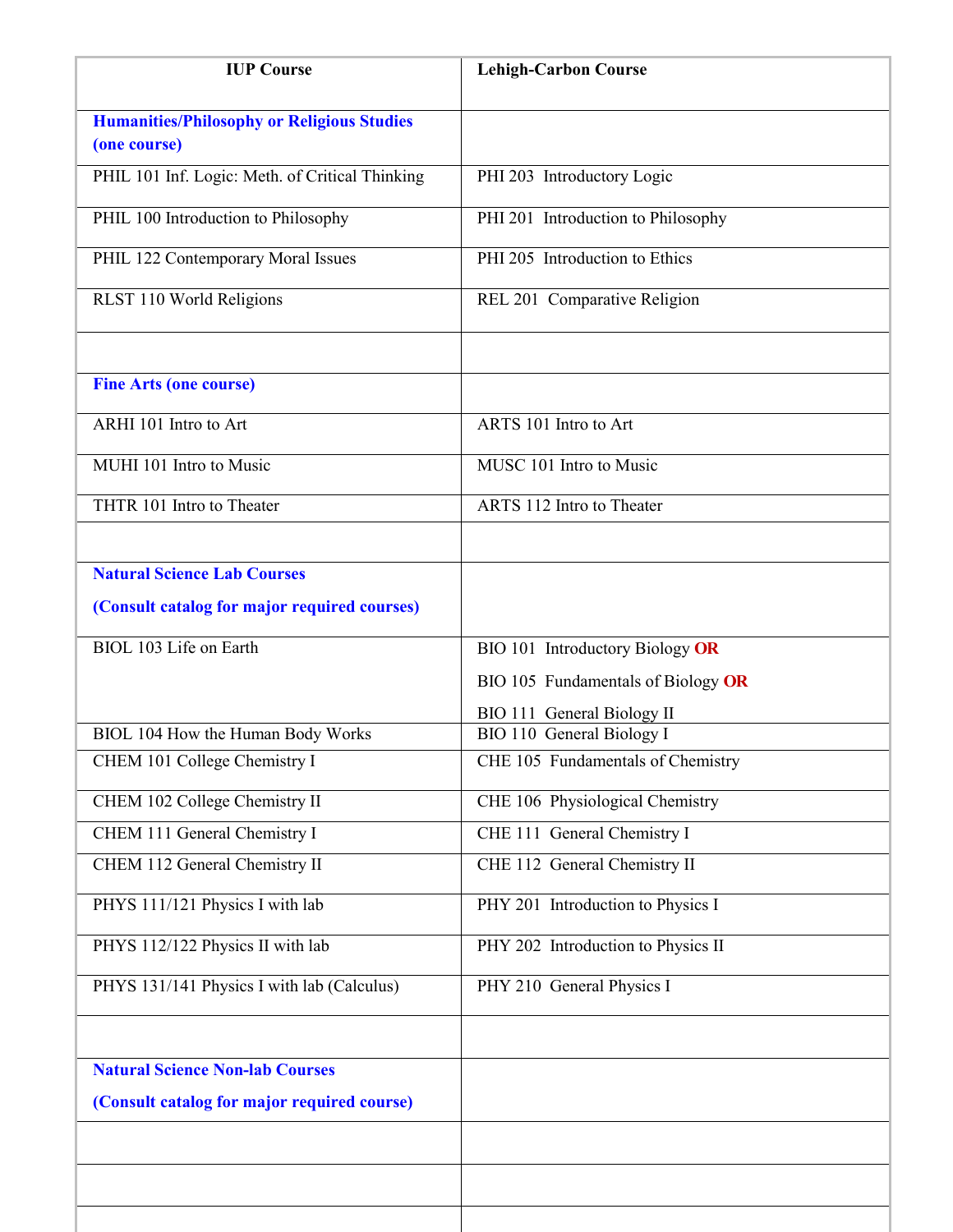## **Natural Science Labs continued…**

PHYS 132/142 Physics II with lab (Calculus) SCI 105 Physical Science I

## **Natural Science Non-Labs**

BIOL 114 Environmental Biology GEOS 105 Exploring the Universe

### **Science courses for Early Childhood Majors**

SCI 101 Fundamentals of Physics SCI 102 Fundamentals of Chemistry SCI 104 Fundamentals of Environmental Biology

## **Social Science Courses**

CRIM 101 Crime and Justice Systems ECON 121 Principles of Macroeconomics JRNL 105 Journalism and Mass Media PLSC 111 American Politics PSYC 101 General Psychology SOC 151 Principles of Sociology SOC 231 Contemporary Social Problems

#### **Global Awareness**

ANTH 211 Cultural Anthropology GEOG 104 World Geography: Global Context

## **Dimensions of Wellness**

FIN 143 Financial Wellness HPED 143 Health and Wellness

## **IUP Courses Lehigh-Carbon Community College**

PHY 215 General Physics II PHY 103 Fundamentals of Physics

BIO 135 Introduction to Environmental Science AST 201 Introduction to Astronomy

PHY 103 Fundamentals of Physics CHE 105 Fundamentals of Chemistry BIO 135 Introduction to Environmental Science

CJA 101 Introduction to the Criminal Justice System ECO 201 Principles of Macroeconomics ENG 225 Journalism PSC 230 American Federal Government PSY 140 Introduction to Psychology SOC 150 Introduction to Sociology SOC 151 Modern Social Problems

SOC 258 Cultural Anthropology GEO 115 World Regional Geography

BUS 130 Personal Money Management HPE 101 Personal and Community Health